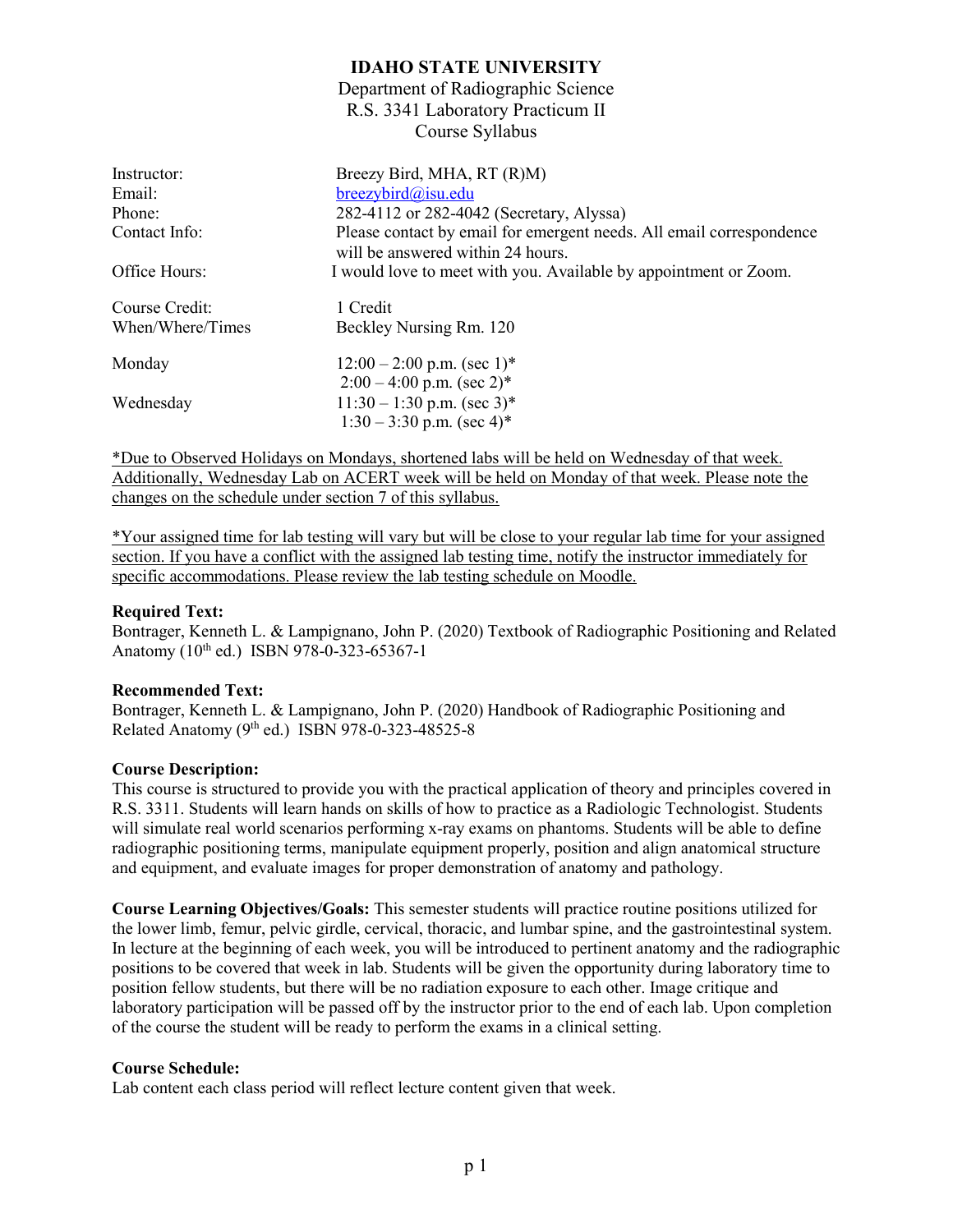The **Secretary's Commission on Achieving Necessary Skills (SCANS)**: This commission was appointed by the Secretary of Labor to determine the skills people need to succeed in the work place. The Commission's fundamental purpose is to encourage a high-performance economy characterized by highskill, high-wage employment. The Commission's research found that effective job performance is what business calls *workplace know-how*. This know-how has two elements: competencies and a foundation. The SCANS report identifies five competencies and a three-part foundation of skills and personal qualities that lie at the heart of job performance. While the Commission's work ended with the report, its recommendations must be implemented; as the report stated, "...defining competencies and a foundation is not enough. Schools must teach them. Students must learn them."

http://www.academicinnovations.com/report.html

| <b>A Three Part Foundation</b> |                                                                                   |  |  |
|--------------------------------|-----------------------------------------------------------------------------------|--|--|
| 1. Basic Skills                | reads, writes, performs arithmetic and mathematical operations, listens and       |  |  |
|                                | speaks                                                                            |  |  |
| 2. Thinking Skills             | thinks creatively, makes decisions, solves problems, visualizes, knows how to     |  |  |
|                                | learn, and reasons                                                                |  |  |
| 3. Personal Qualities          | displays responsibility, self-esteem, sociability, self-management, and integrity |  |  |
|                                | and honesty                                                                       |  |  |
| <b>The Five Competencies</b>   |                                                                                   |  |  |
| 4. Resources                   | identifies, organizes, plans and allocates resources                              |  |  |
| 5. Interpersonal               | works with others                                                                 |  |  |
| 6. Information                 | acquires and uses information                                                     |  |  |
| 7. Systems                     | understands complex interrelationships                                            |  |  |
| 8. Technology                  | works with a variety of technologies                                              |  |  |

# **Description of SCANS competencies are as follows:**

Each of these foundations and competencies are listed after the objective that meet the competency or skill set described above.

#### **Course Learning Outcomes:**

**Chapter 6** Lower Limb

| Upon completion of this chapter the student will be able to:                           | <b>SCANS</b>    |
|----------------------------------------------------------------------------------------|-----------------|
| Manipulate the x-ray phantoms and peers into appropriate positions for radiographic    | 1,2,3,4,5,6,7,8 |
| examination of the lower limbs.                                                        |                 |
| Determine the appropriate exposure values for lower limb radiography performed as      | 1,2,8           |
| table top exams.                                                                       |                 |
| Expose phantoms for lower limb radiography for the following exams: digits, foot,      | 1,2,4,5,6,7,8   |
| calcaneus, ankle, and tibia/fibula, knee, sunrise, and intercondylar fossa.            |                 |
| Simulate the following positions: AP weight-bearing, Rosenburg method, Camp            | 1,2,3,4,5,6,7,8 |
| Coventry, Holmblad, Merchant method, Settegast method, Hughston method,                |                 |
| Superoinferior sitting tangential method of the knee.                                  |                 |
| Determine the correct cassette size, patient ID window placement, and marker           | 1,2,6           |
| placement.                                                                             |                 |
| Position a lab partner and IR properly according to body habitus.                      | 1,2,3,5         |
| Determine the correct exposure factors of (kV, time, mA) according to accepted         | 1,2,6           |
| methods.                                                                               |                 |
| Demonstrate the use and value the importance of radiation protection by use of gonadal | 1,2,3,5,6       |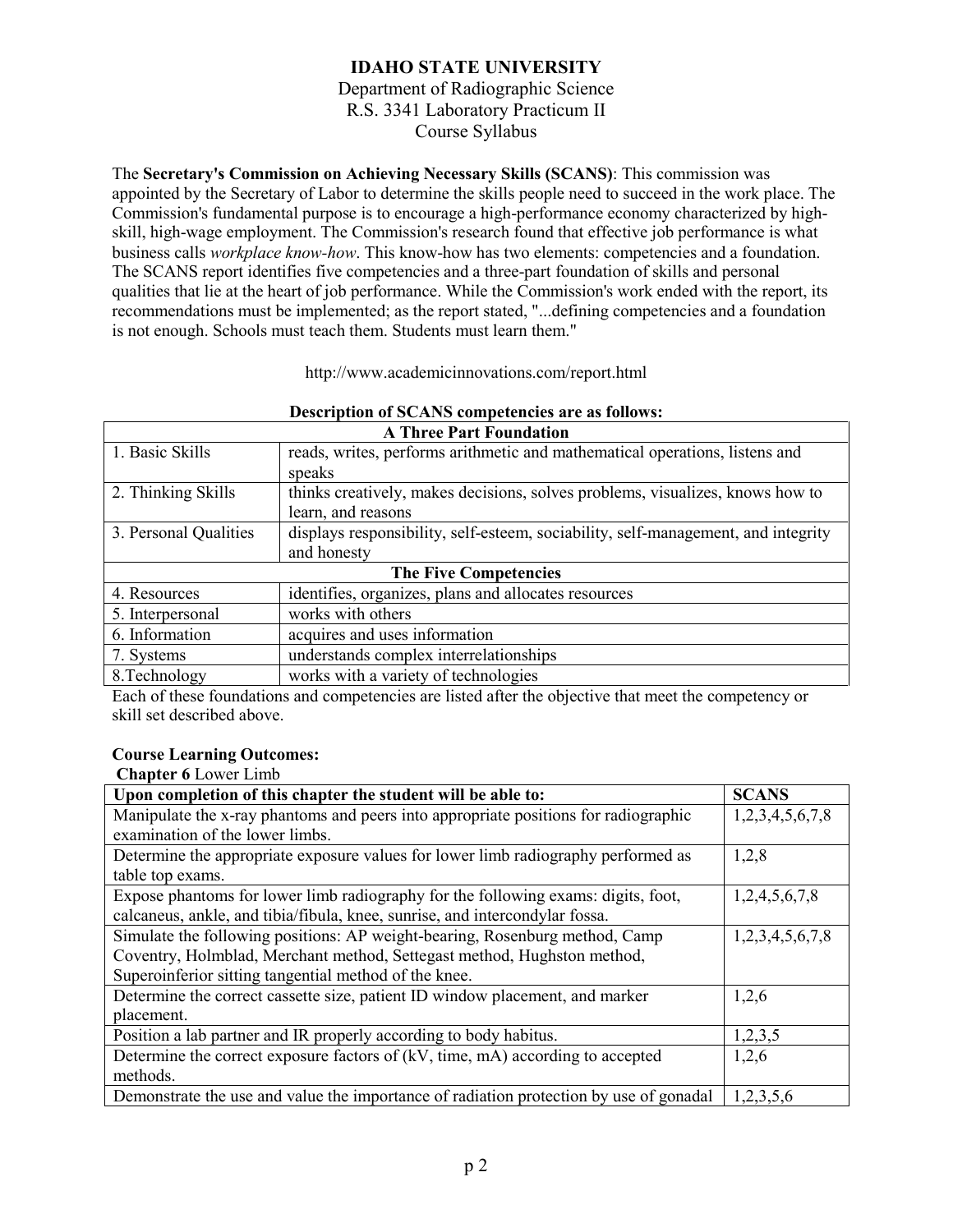# **IDAHO STATE UNIVERSITY**

## Department of Radiographic Science R.S. 3341 Laboratory Practicum II Course Syllabus

| shields, lead aprons, and appropriate questions to patients.                             |                 |
|------------------------------------------------------------------------------------------|-----------------|
| Label radiographs for anatomy presented in this chapter.                                 | 1,2,4           |
| Analyze radiographs for accuracy of positioning and/or technique.                        | 1,2,3,6         |
| Critique radiographs based on evaluation criteria provided in the textbook.              | 1,2,3,5,6       |
| <b>Chapter 7 Femur and Pelvic Girdle</b>                                                 |                 |
| Upon completion of this chapter the student will be able to:                             | <b>SCANS</b>    |
| Manipulate the x-ray phantoms and peers into appropriate positions for radiographic      | 1,2,3,4,5,6,7,8 |
| examination of the femur and pelvic girdle.                                              |                 |
| Determine the appropriate exposure values for femur and pelvic girdle radiography.       | 1,2,8           |
| Expose phantoms for a femur and pelvic girdle in the following positions: AP and         | 1,2,4,5,6,7,8   |
| lateral femur, AP pelvis, Modified Cleaves method, pelvic inlet and outlet (Taylor       |                 |
| method), Judet method, Danelius-Miller method, unilateral frog, Clements-Nakayama        |                 |
| method.                                                                                  |                 |
| Determine the correct cassette size, patient ID window placement, and marker             | 1,2,6           |
| placement.                                                                               |                 |
| Position a lab partner and IR properly according to body habitus.                        | 1,2,3,5         |
| Manipulate the radiographic tube and table so that vertical, longitudinal, or horizontal | 1,2,6           |
| detents are attained.                                                                    |                 |
| Determine the correct exposure factors of (kV, time, mA) according to accepted           | 1,2,6           |
| methods.                                                                                 |                 |
| Demonstrate the use and value the importance of radiation protection by use of gonadal   | 1,2,3,5,6       |
| shields, lead aprons, and appropriate questions to patients.                             |                 |
| Label radiographs for anatomy presented in this chapter.                                 | 1,2,4           |
| Analyze radiographs for accuracy of positioning and/or technique.                        | 1,2,3,6         |
| Critique radiographs based on evaluation criteria provided in the textbook.              | 1,2,3,5,6       |

### **Chapter 8** Cervical and Thoracic Spine

| Upon completion of this chapter the student will be able to:                               |             |  |
|--------------------------------------------------------------------------------------------|-------------|--|
| Manipulate the x-ray phantoms and peers into appropriate positions for radiographic        | 1,2,3,4,6,8 |  |
| examination of the cervical and thoracic spine. This will include all routine and non-     |             |  |
| routine positions.                                                                         |             |  |
| Determine the appropriate exposure values for spine radiography performed in and outside   | 1,2,8       |  |
| of a bucky utilizing AEC and manual techniques.                                            |             |  |
| Expose phantoms for cervical and thoracic radiography in the following positions: AP,      | 1,2,6,8     |  |
| RPO, LPO, x-table lateral, breathing technique lateral thoracic spine, swimmers.           |             |  |
| Position a lab partner and IR properly according to body habitus.                          | 1,2,3,5     |  |
| Determine the correct cassette size, patient ID window placement, and marker placement.    | 1,2,6       |  |
| Manipulate the radiographic tube and table so that vertical, longitudinal, or horizontal   | 1,2,6       |  |
| detents are attained.                                                                      |             |  |
| Determine the correct exposure factors of (kV, time, mA) according to accepted methods.    | 1,2,6       |  |
| Demonstrate the use and value the importance of radiation protection by use of gonadal     | 1,2,3,5,6   |  |
| shields, lead aprons, and appropriate questions to patients.                               |             |  |
| Label radiographs for anatomy presented in this chapter.                                   | 1,2,4       |  |
| Analyze radiographs for accuracy of positioning and/or technique.                          | 1,2,3,6     |  |
| Critique radiographs based on evaluation criteria provided in the textbook and provided by | 1,2,3,5,6   |  |
| the instructor.                                                                            |             |  |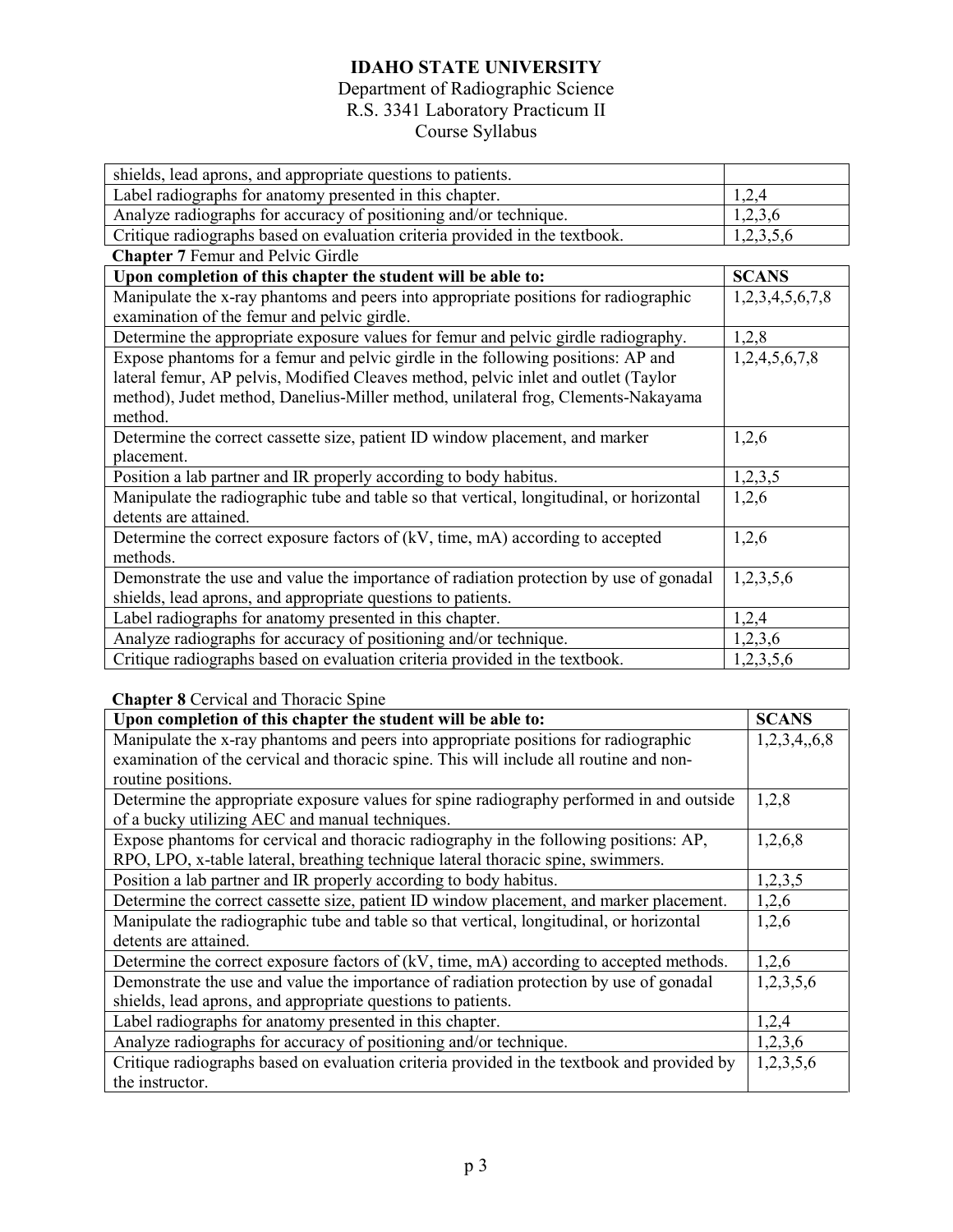# **IDAHO STATE UNIVERSITY**

### Department of Radiographic Science R.S. 3341 Laboratory Practicum II Course Syllabus

| Chapter 9 Lumbar Spine, Sacrum, and Coccyx                                                 |              |  |
|--------------------------------------------------------------------------------------------|--------------|--|
| Upon completion of this chapter the student will be able to:                               | <b>SCANS</b> |  |
| Manipulate the x-ray phantoms and peers into appropriate positions for radiographic        |              |  |
| examination of the lumbar spine, sacrum and coccyx. This will include all routine and non- |              |  |
| routine positions.                                                                         |              |  |
| Determine the appropriate exposure values for spine radiography performed in and outside   | 1,2,6        |  |
| of a bucky utilizing AEC and manual techniques.                                            |              |  |
| Expose phantoms for lumbar spine, sacrum coccyx radiography and obtain acceptable          | 1,2,6,8      |  |
| radiographs approved by the course instructor.                                             |              |  |
| Position a lab partner and IR properly according to body habitus.                          | 1,2,3,5      |  |
| Determine the correct cassette size, patient ID window placement, and marker placement     |              |  |
| for CR and analog systems.                                                                 |              |  |
| Manipulate the radiographic tube for routine and non-routine positions including cross     |              |  |
| table positioning.                                                                         |              |  |
| Demonstrate the use and value the importance of radiation protection by use of gonadal     | 1,2,3,5,6    |  |
| shields, lead aprons, and appropriate questions to patients.                               |              |  |
| Label radiographs for anatomy presented in this chapter.                                   | 1,2,4        |  |
| Analyze radiographs for accuracy of positioning and/or technique.                          |              |  |
| Critique radiographs based on evaluation criteria provided in the textbook and provided by |              |  |
| the instructor.                                                                            |              |  |

### **Chapter 12 Biliary Tract and Upper Gastrointestinal System**

| Upon completion of this chapter the student will be able to:                            | <b>SCANS</b> |
|-----------------------------------------------------------------------------------------|--------------|
| Manipulate the x-ray phantoms and peers into appropriate positions for routine and non- | 1,2,3,4,6,8  |
| routine, radiographic examination of the biliary and upper gastrointestinal systems.    |              |
| Determine the appropriate exposure values for the biliary and upper gastrointestinal    | 1,2,6        |
| systems.                                                                                |              |
| Expose phantoms for the exams presented in this chapter (minus contrast) and obtain     | 1,2,6,8      |
| acceptable radiographs approved by the course instructor.                               |              |
| Position a lab partner and the IR properly according to body habitus.                   | 1,2,3,5      |
| Determine the correct cassette size, patient ID window placement, and marker placement  | 1,2,6        |
| for CR and analog systems.                                                              |              |
| Manipulate the radiographic tube for routine and non-routine positions including cross  | 1,2,6        |
| table and axial positioning.                                                            |              |
| Demonstrate the use and value the importance of radiation protection by use of gonadal  | 1,2,3,5,6    |
| shields, lead aprons, and appropriate questions to patients.                            |              |
| Label radiographs for anatomy presented in this chapter.                                | 1,2,4        |
| Analyze radiographs for accuracy of positioning and/or technique.                       | 1,2,3,6      |
| Critique radiographs based on evaluation criteria provided in the textbook and provided | 1,2,3,5,6    |
| by the instructor.                                                                      |              |

### **Dress Requirements:**

**Students will be required to wear scrubs and current radiation monitoring device**. Do not wear belts, jewelry, or any objects that may inhibit the learning opportunity. If scrubs are not worn a deduction of 100 points for the lab may be given. Lockers are available for students to use and will be assigned by the secretary if requested by the student.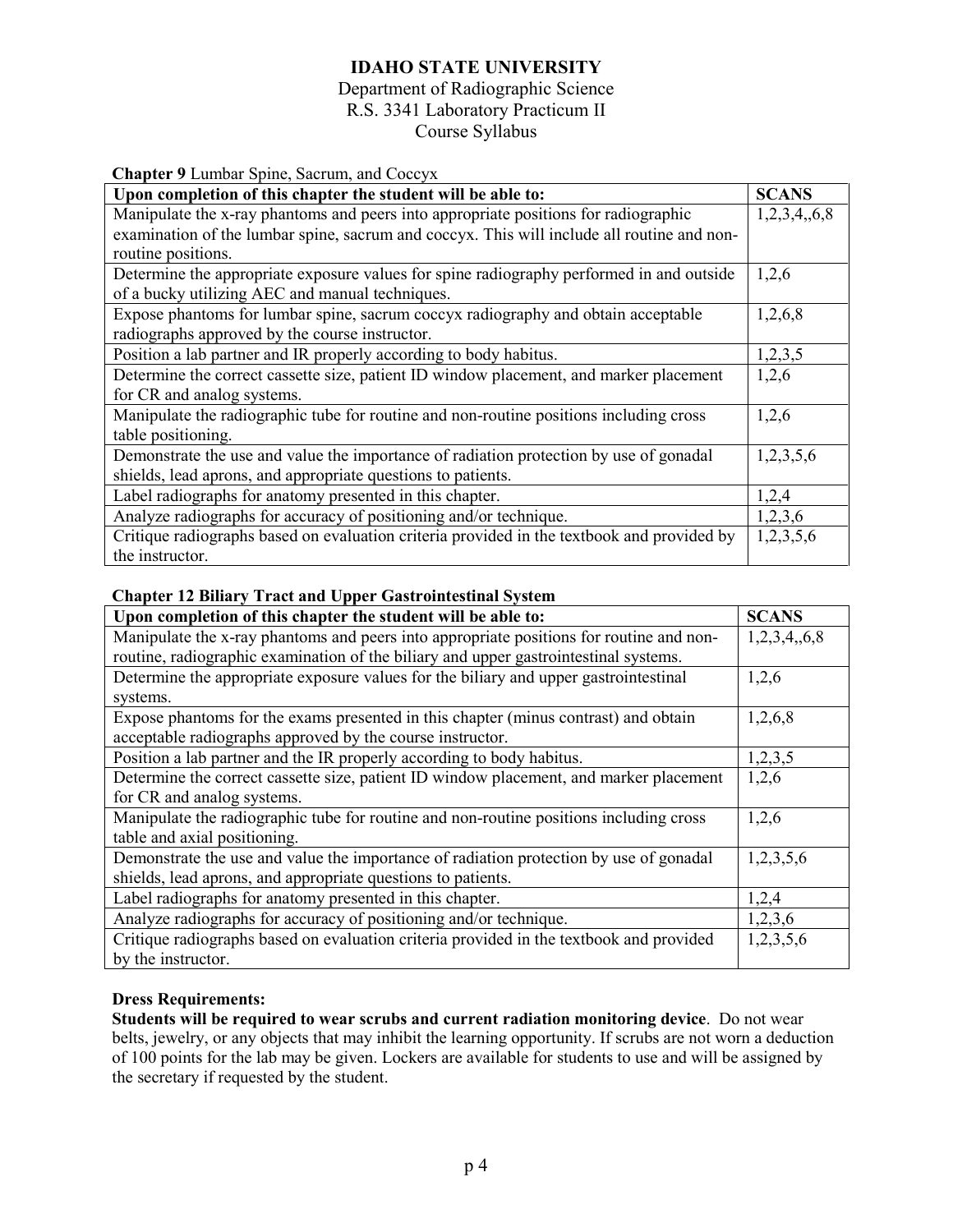#### **Method of Presentation:** Informal lecture, Practical Positioning, and Lab Testing.

**Code of Ethics:** RS 3340 adheres to the ISU Code of Conduct. In particular, academic dishonesty, however small, creates a breach in academic integrity. A student's participation in this course comes with the expectation that his or her work will be completed in full observance of the ISU Code of Student Conduct.

#### **Academic Dishonesty Policy:**

Academic dishonesty (cheating, plagiarism, etc.) will not be tolerated in this class and may result in suspension or dismissal from this course and from the program. Cases will also be referred to the Dean of Students for possible dismissal from the university.

Cheating includes, but is not limited to, (1) use of any unauthorized assistance in taking quizzes, tests, or examinations; (2) dependence upon the aid of sources beyond those authorized by the instructor in writing papers, preparing reports, solving problems, or completing other assignments; or (3) the acquisition of tests or other academic materials belonging to the university faculty or staff without permission.

Plagiarism includes, but is not limited to, the use of, by paraphrase or direct quotation without correct recognition, the published or unpublished works of another person. The use of materials generated by agencies engaged in "selling" term papers is also plagiarism.

Many components RS 3340 are designed to be highly interactive. Students are encouraged to take full advantage of the many resources available including Internet sites, handouts and workbooks, other textbooks and journals, faculty, and peers. This interactive collegial learning environment is conducive for life-long learning.

*What does this mean:* I have allowed 'printed material' from the Web site to be available to the student. This can present problems if not used properly. Material from quizzes and tests should be used for your OWN study endeavors. Because the quizzes are open book, you should not obtain the answers from other students prior to taking the quizzes. This defeats the intended learning methodology. Also, **DO NOT**  obtain material (quizzes and tests) from previous students who have taken this course. I will consider this cheating and could result in an automatic 'F' for the quiz and the course. You may print the quizzes at your discretion, but I do not allow printing of tests. Additionally, tests cannot be reviewed after they have been taken except in my presence. Failure to follow these instructions will result in a failure of the course.

#### *When students submit their efforts for grading, they are attesting that they have abided by these rules.*

#### **Classroom Procedure**

1. **Attendance:** You are expected to attend lab 100% of the time during your scheduled section. If something urgent arises you may trade lab sections with another student. **Due to the importance of labs, they must be made up during the semester at the availability of the professor and the lab equipment regardless of the reason they are missed. However, it is extremely difficult to carve out additional lab time, so please make lab attendance a priority. For this reason, if you miss a lab for any reason other than extreme cases of family emergency or excused illness, the most you will receive is 50% of the original lab value once the lab is made. Failure to make-up a lab, regardless of reason, will result in a 0.**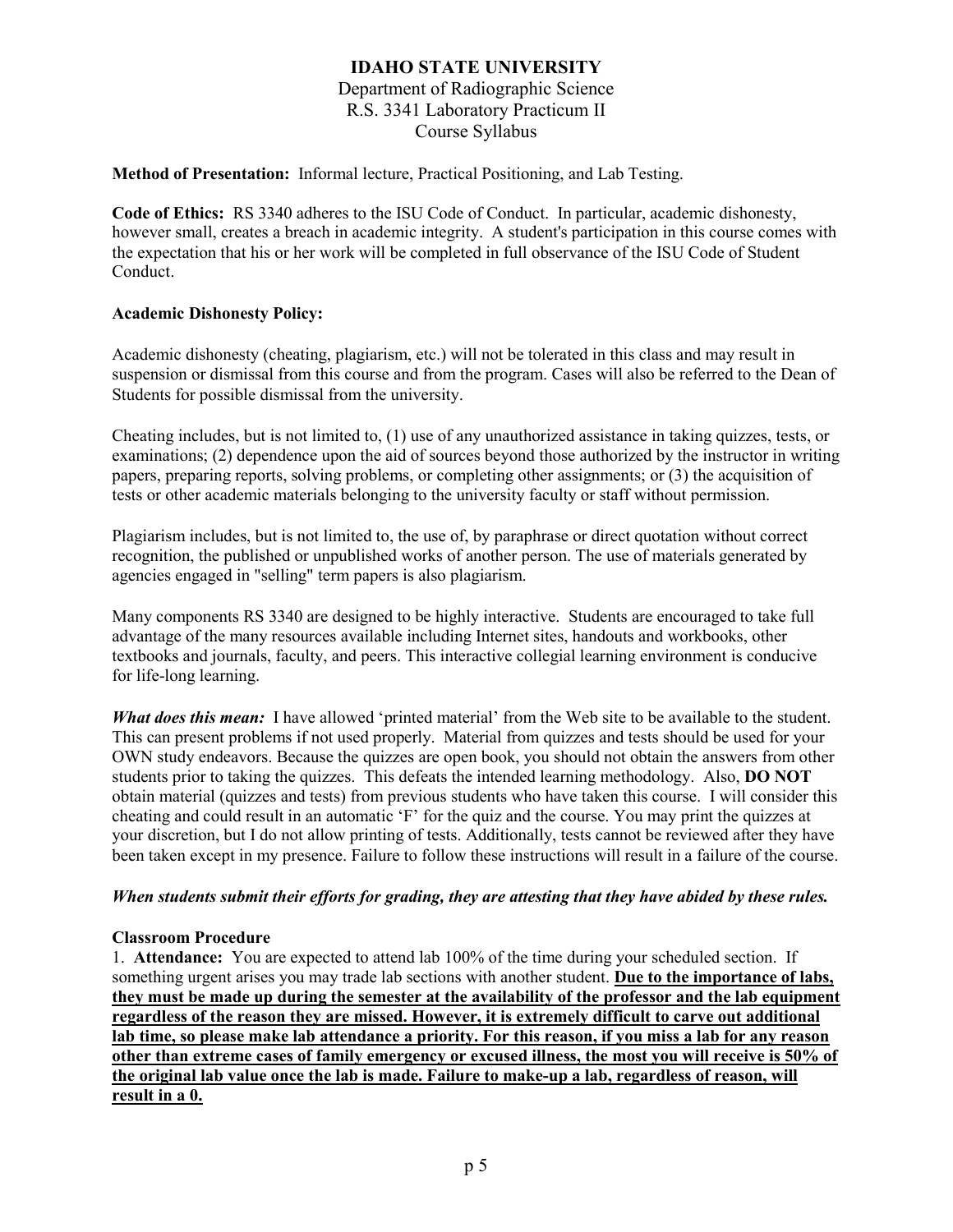# 2. **Grading Procedure**

#### **Grades will be weighted as follows:**

Students will be graded on participation for each lab (100 points per lab) by completing the activities outlined for each lab. There will be **five** lab tests given throughout the semester including the final. These tests will allow students to demonstrate to the instructor their competence in performing x-ray examinations.

Each lab test students will perform 4 exams from anatomy chosen out of 4 different boxes. Students will be timed and graded on a scale of how well they perform in each category for a total of 19 points. The categories students will be graded on are as follows: Patient safety, communication, film size/type, tube/part/film alignment, patient position, SID, collimation, marker, blocker, technical selection/technique/grid selection, radiation protection, and film exchange.

#### *\*Reminder: This semester repeats on lab tests are now 5 points deduction instead of 2.5 points.*

\*Your assigned time for lab testing will vary but will be close to your regular lab time for your assigned section. If you have a conflict with the assigned lab testing time, notify the instructor for accommodations.

| 3. Grading:              |                  |
|--------------------------|------------------|
| <b>ASSESSMENT METHOD</b> | PERCENTAGE VALUE |
| <b>Lab Participation</b> | 25%              |
| Lab Test #1              | 15%              |
| Lab Test #2              | 15%              |
| Lab Test #3              | 15%              |
| Lab Test #4              | 15%              |
| <b>Final Lab Test #5</b> | 15%              |

4. **Final Grade:** Letter grades will be awarded as follows:

| $+/-$ System |             |           |    |  |
|--------------|-------------|-----------|----|--|
| 93-100%      |             | 73-76%    |    |  |
| 90-92%       | А-          | 70-72%    | C- |  |
| 87-89%       | $_{\rm B+}$ | 67-69%    | D+ |  |
| 83-86%       |             | 63-66%    |    |  |
| 80-82%       | B-          | 60-62%    | D- |  |
| 77-79%       | $C +$       | 59% Below |    |  |

*Note: A grade of C or better is required in this course in order to receive a degree from the Department of Radiographic Science.*

5. **Radiation Monitoring:** You are to wear your TLD during each lab session. Failure to wear your TLD will result in you being required to remain OUTSIDE of the lab during each radiographic exposure.

6. **Cell phone policy:** Cell phones should not be used in class. They should be place in silent or vibrating mode or turned off. Additionally, receiving and retrieving text messages should not occur during class or